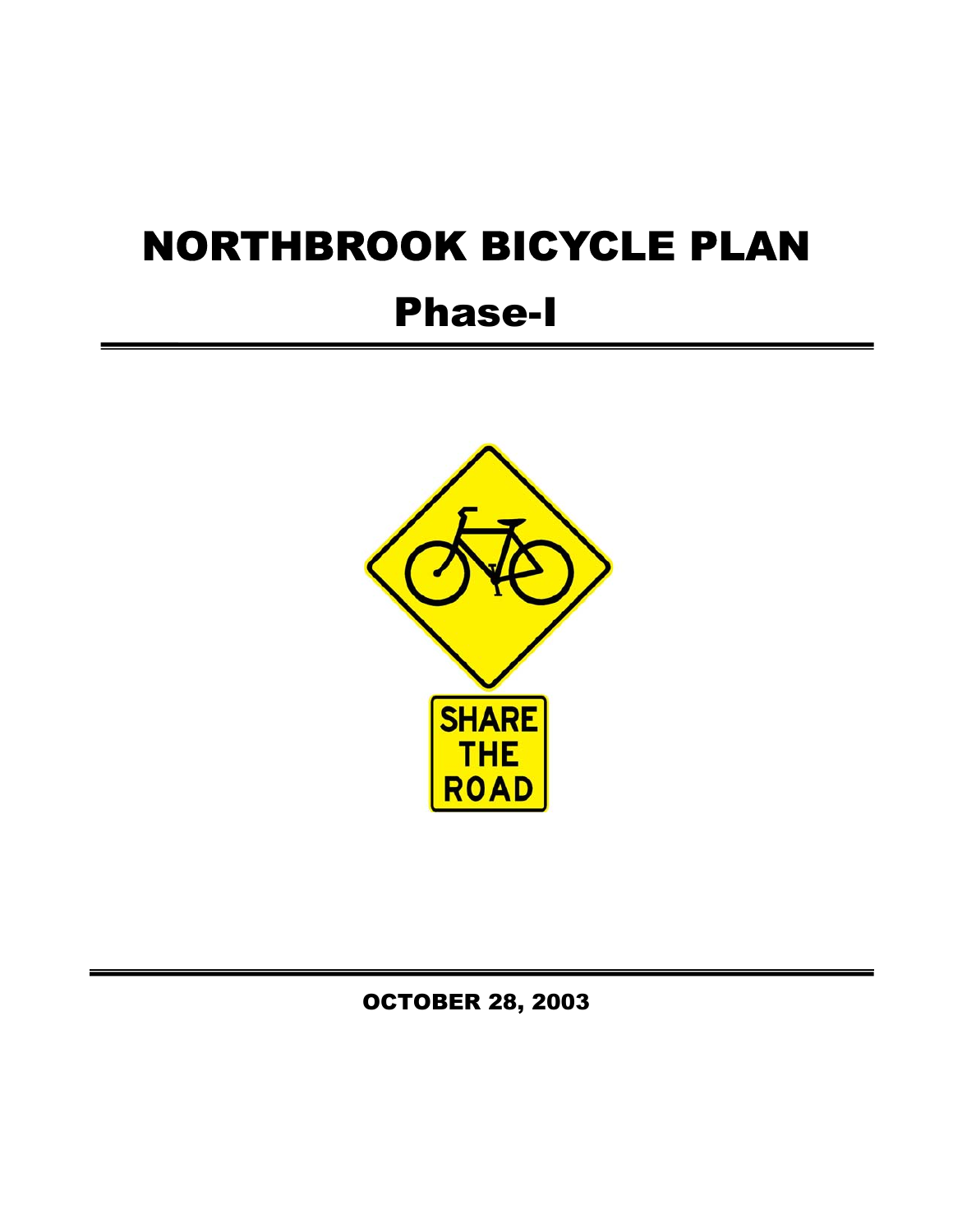## NORTHBROOK BICYCLE PLAN PHASE-I

#### **TABLE OF CONTENTS**:

**INTRODUCTION** PURPOSE OVERALL OBJECTIVES EXISTING CONDITIONS DESIGNING THE BICYCLE ROUTE SYSTEM NEEDS ASSESSMENT LOCAL BICYCLE TRANSPORTATION NEEDS REGIONAL BICYCLE TRANSPORTATION NEEDS JURISDICTIONAL RESPONSIBILITY/ROAD OWNERSHIP SUPPLEMENTAL RECOMMENDATIONS REGIONAL EFFORTS **CONCLUSION** 

### Northbrook Bicycle Task Force

Doug Gerleman, Chair (Environmental Quality Commission) Robert Jaeger (Board of Trustees) Brian J. Meek (Board of Trustees) Robert Paul Israel (Stormwater Management Commission Dan Pepoon (Plan Commission) Adele Sturgis (CBD Streetscape Subcommittee) Ed Harvey, Director (Park District) Susan Labaschin (Safety Commission)

*Staff: Departments of Community Planning, Police, and Engineering*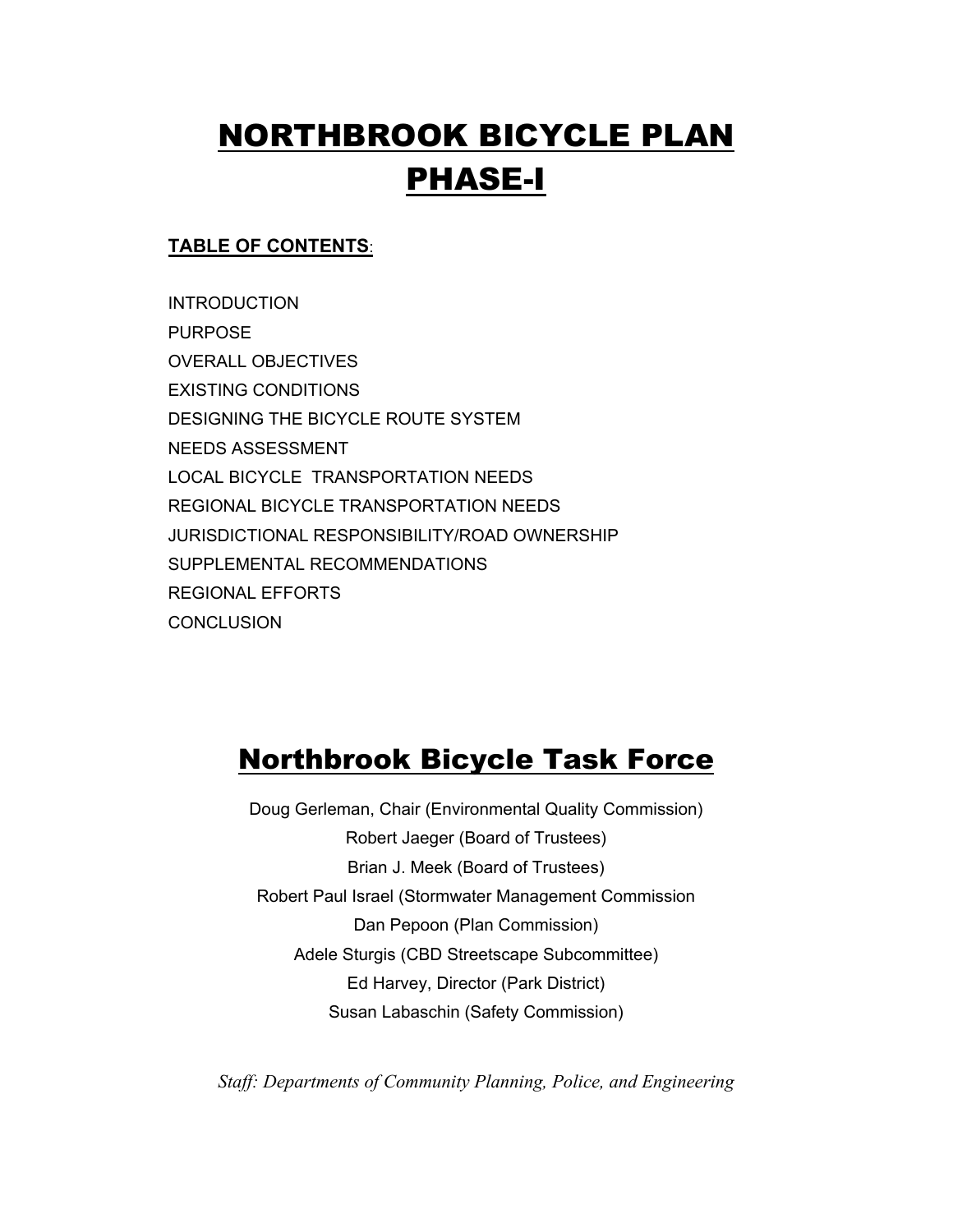#### **INTRODUCTION**

In June 2001, the Board of Trustees requested that a Bikeways Subcommittee be created to coordinate all bicycle-related initiatives within the community and to review the need for access to bicycle transportation on behalf of the Village. The Bikeways Subcommittee was formed comprising of volunteers from various Village Commissions, including the Environmental Quality Commission, the Safety Commission, the Plan Commission, as well as the Board of Trustees. The Subcommittee was subsequently renamed the "Bicycle Task Force" and began meeting to determine the existing needs, and to make recommendations to make the Village of Northbrook more "bicycle friendly".

The Bicycle Task Force has prepared a Bicycle Plan that identifies the primary bicycle routes in Northbrook. This Plan identifies street segments that would provide intra- as well as inter-community connectivity. At this time, the Task Force felt it imperative to have the geographic location of the street segments identified. Whether these segments are bike lanes, bike routes, or multi-modal paths will be determined as the next step.

This Plan serves as a starting point for a living document. Detailed analysis to determine specific recommendations as well as the identification of funding sources to implement the plan would comprise the next steps.

The identification of the road segments on this plan will assist the Village, neighboring communities, as well as IDOT and Cook County identify streets that need to be designed for bicycles during future resurfacing and reconstruction projects. Consequently, this Plan identifies the Village's primary bicycle routes. It is hoped that any road project sponsor will take Northbrook's Bike Plan into consideration while designing their improvements.

The Task Force recommends that the Village adopt this "Bike Map" and submit it to the IDOT, Cook and Lake Counties, as well as neighboring communities so they are aware of the Village's expectations well in advance of their road planning activities.

Eventually, the comprehensive Bicycle Plan will focus on routes to schools, parks and other likely destinations for children as well as adults, with links to Deerfield, Wheeling, Glenview, Northfield, and regional bicycle trails.

#### **PURPOSE:**

Northbrook has a population of 33,435 people including 7,135 (21%) that are 5 – 19 years of age. This group of young people must either walk or rely on family or friends to take them around town. The primary objective of this Bicycle - Pedestrian Plan is to create a network of safe bicycle facilities for kids, parents and teachers to get to schools, the library, parks and athletic fields, ice cream stores, shopping centers and other popular destinations in the Village as well as to provide alternate forms of transportation.

While the automobile generally provides convenience and flexibility it is not the most efficient mode of travel for some types of trips. The benefits of alternative modes of travel, such as bicycling, are particularly significant for short trips. We note the increasing trend of those who walk and bike for recreation and to get exercise.

At this juncture, the need for bicycle-friendly community has been separated from the pedestrian requirements, which are currently being addressed with the established sidewalk standards and the sidewalk gap initiative. Anecdotally, we have been told that many more people would use bicycles to go shopping and get to work if adequate facilities were available. This is consistent with many other cities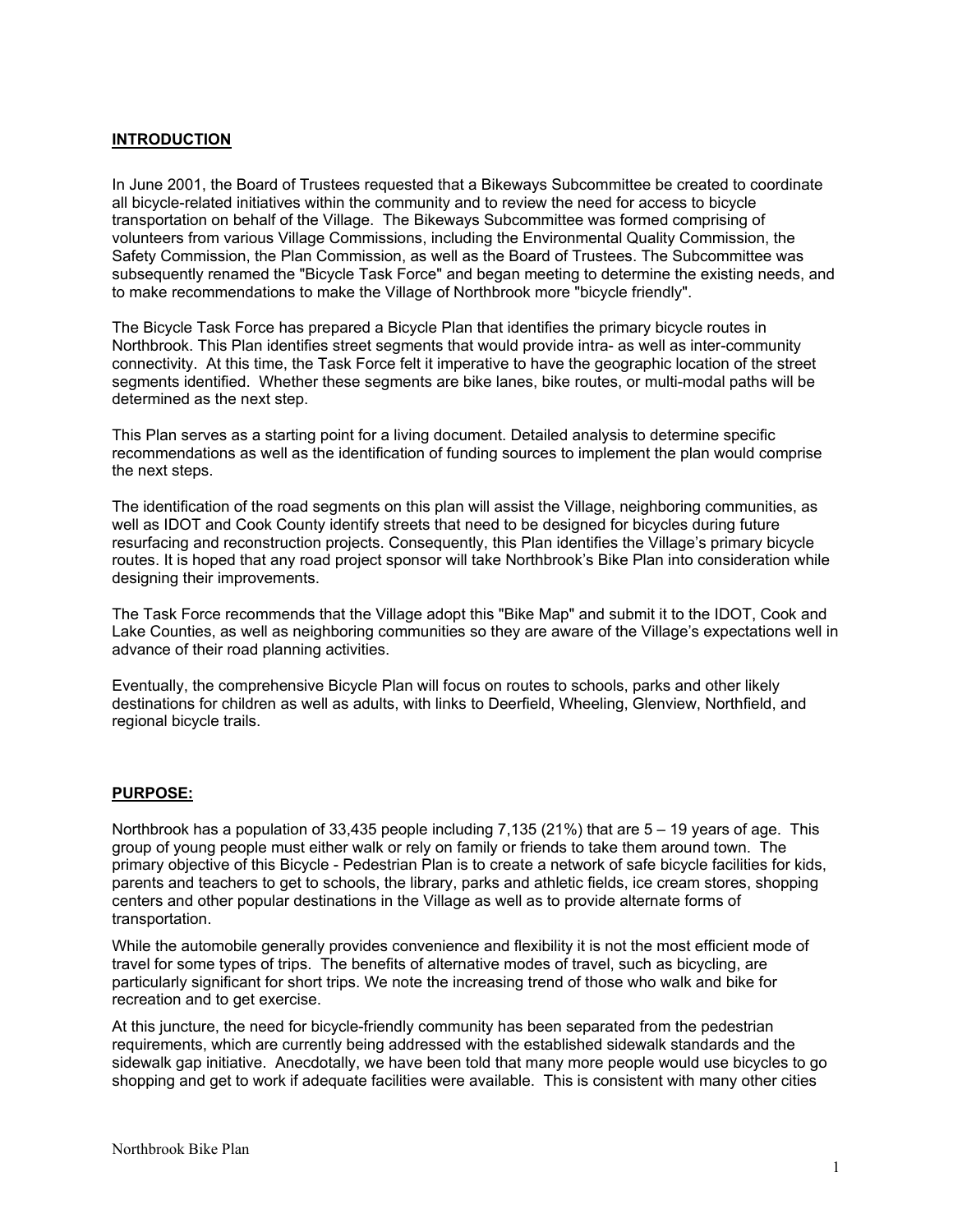that report significant increases in the number of bicyclists. These cities are investing in their communities, particularly their downtown, to make them more pedestrian and bicycle friendly.

The Village believes that all Northbrook residents deserve the option of using safe and efficient bicycle facilities that are at least as safe, attractive, convenient and easy to use within the Villages as are roads and parking for cars. The proposed Bicycle Plan would address safety as well as efficiency those who chose to use bicycle as an alternate mode of transportation, or those who seek connectivity to regional bicycle trails for sport or recreation purposes.

#### **OVERALL OBJECTIVES:**

The overall objectives of the proposed plan include improving the road conditions for bicycling in the Village; increasing safety for bicyclists as well as motorists; and recommending a system that serves a variety of user groups - such as those who bicycle mostly for sport/recreation, youth cycling needs, as well as those who use the bicycle as their primary mode of transportation.

The goal for the comprehensive Bike Plan would be to establish a network of bike routes with following characteristics:

- Convenient, continuous, accessible and safe
- 9 Providing access to most destinations within the community for most cyclists
- $\checkmark$  Connects to regional trails

The Task Force recognizes that there are several "generic" improvements, applicable throughout the community, that could result in an overall more bike friendly environment:

- Improved connectivity/access to the downtown area, Metra station, Village Green Park, recreational facilities, shopping and employment centers
- Pavement improvement on several major routes (such as Walters Avenue, Shermer Road, etc.)
- Connections to surrounding communities and public transportation
- Improved safety at street intersections
- Removal and replacement of storm grates with slots parallel to the curb
- Addition/modification of Engineering Standards
- Posting of "Share the Road" Signs

Following adoption of the Bike Map, the Village would continue to reconvene the Task Force to evolve policies to increase user safety by better accommoding bicyclists on streets and rights-of-way; suggest educational procedures that emphasize the rights and responsibilities of motorists and bicyclists. The Task Force will:

- 1. Recommend policies.
- 2. Recommend implementation strategies for the village's Bicycle Plan, including a list of possible funding sources.
- 3. Provide a map of the Bicycle Plan, that could be used by residents, commuters, bike enthusiasts/ recreational cyclists passing through our community, as well as other jurisdictions.
- 4. Recommend ways to educate the public and promote bicycling as a viable mode of transportation will also follow.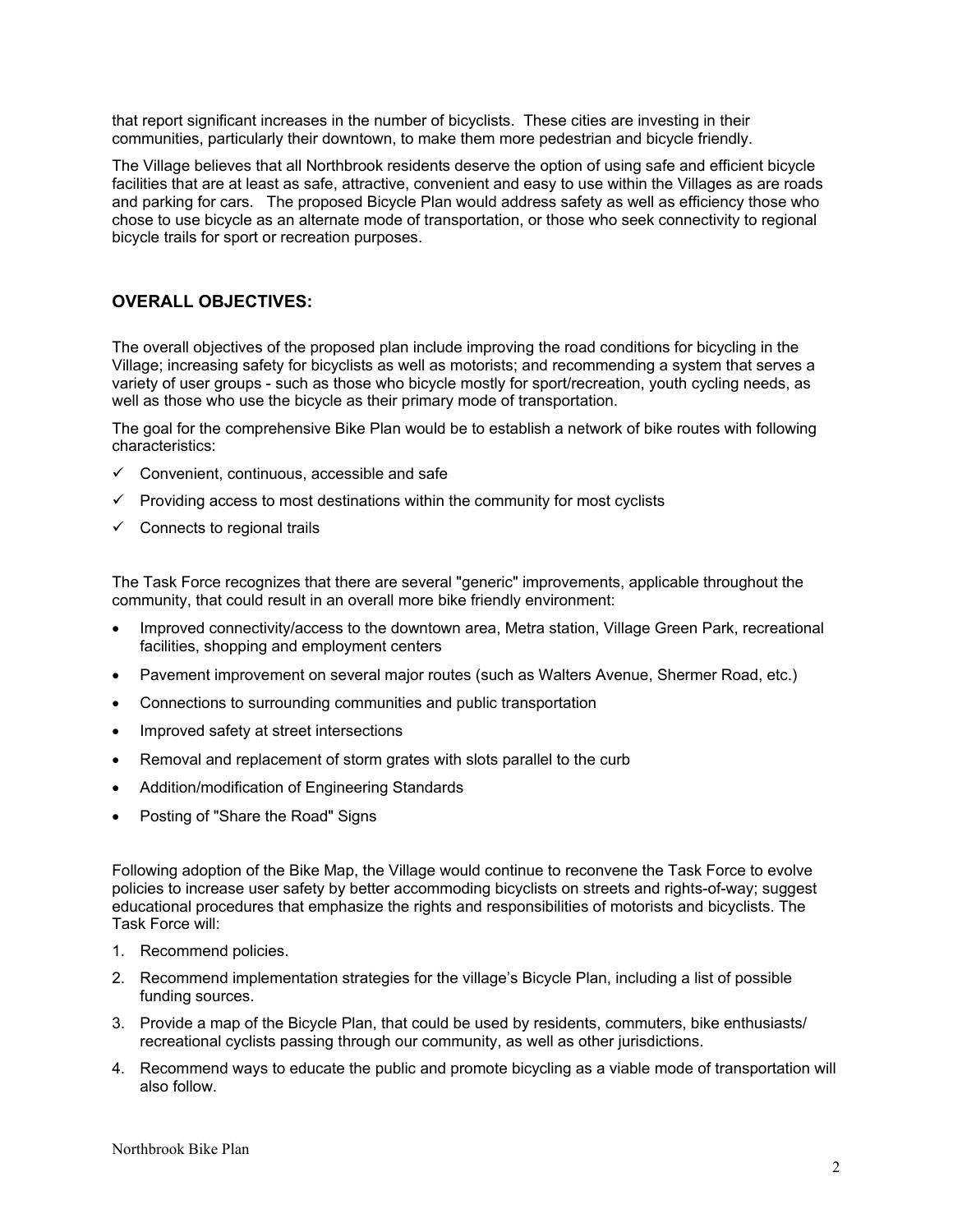#### **EXISTING CONDITIONS**

Northbrook was established over 100 years ago. Our current roadway network has developed as a result of the growth of automobile use over the course of the century. As use of autos became more commonplace, sidewalks were constructed to safely separate pedestrian from auto traffic. The roadway was multi-modal in use carrying motorized and non-motorized vehicle traffic. For the majority of local streets this is an acceptable solution. However, with continued increases in auto traffic and speed it is no longer considered safe to mix auto and bicycle traffic on many of the higher speed streets.

The Village of Northbrook currently has several road segments suitable for bicycling which may require little or no improvement, other than signage. For instance, Cherry Lane between Meadow and Pringsten has been striped in such a manner that not only does it create narrower traffic lanes for traffic calming, but it also leaves adequate room near the curb for safer bicycling. Other corridors may benefit from facility improvements such as re-striping to add bike lanes to existing pavement, intersection improvements, directional signs or increased maintenance.

#### **DESIGNING THE BICYCLE ROUTE SYSTEM**

The Bicycle Task Force has proposed a new bicycle route system throughout the Village. This system identifies specific streets or street segments as appropriate routes for bicyclists. The proposed "routes" offer connectivity to various areas of the community, as well as regional trails by identifying (with signage) existing streets that are conducive to bicycle travel. In some instances, however, the Task Force is reviewing the use of sidewalk as "routes" if the streets are not appropriate for bike travel (along such roads as Dundee, Pfingsten, Lake-Cook & Sanders).

Ideally, bicycle facilities should be considered at the inception of all transportation projects and incorporated into the total design. This is necessary so that potential conflicts with the safety and quality of service for various modes are resolved early on. In fact, road projects that use federal funds must accommodate bicycles into their design.

Cyclists can be accommodated on arterial roadways even when vehicle traffic volumes are high. Wide curb lanes without bike lane markings, paved shoulders and bike lanes are cost effective ways of increasing bicycle safety on roadways with high traffic volumes. Average daily traffic (ADT) volumes are the determining factor as whether a shared use roadway is recommended or a bike lane. Typically, roadways that carry up to 5,000 ADT per day can function well as a shared use facility. For those roads that carry 5,000 to 10,000 ADT per day, a bike lane should be considered, over 10,000 ADT per day and a bike lane should be installed.

This Bicycle Plan focuses on routes to schools, parks and other likely destinations for children as well as adults, with links to Glenview, Northfield, Deerfield and regional bicycle trails. Additional analysis of routes for schools and other significant local destinations will be done in the future, perhaps during the creation of a comprehensive plan for Northbrook sub areas, but the intent here is to focus on the more regionally significant bicycle routes within Northbrook – those roads with more than 5000 ADT (average daily traffic). Lower volume roads generally do not need any special bicycle accommodations.

 The Deerfield Bicycle Committee has requested that the Northbrook bike routes connect to Deerfield via Sanders, Pfingsten and Waukegan Roads. Glenview has also expressed a desire to have Northbrook connect with their bicycle routes. Pfingsten in Glenview between the Del Prado Shopping Center and the Glenbrook Hospital has a marked lane 4' wide that can be used for bicycling. There is value in coordinating with neighboring communities to ensure continuity of bicycle routes, and to attain recognition of the importance of bicycle and pedestrian planning from the Illinois DOT, Lake, and Cook counties.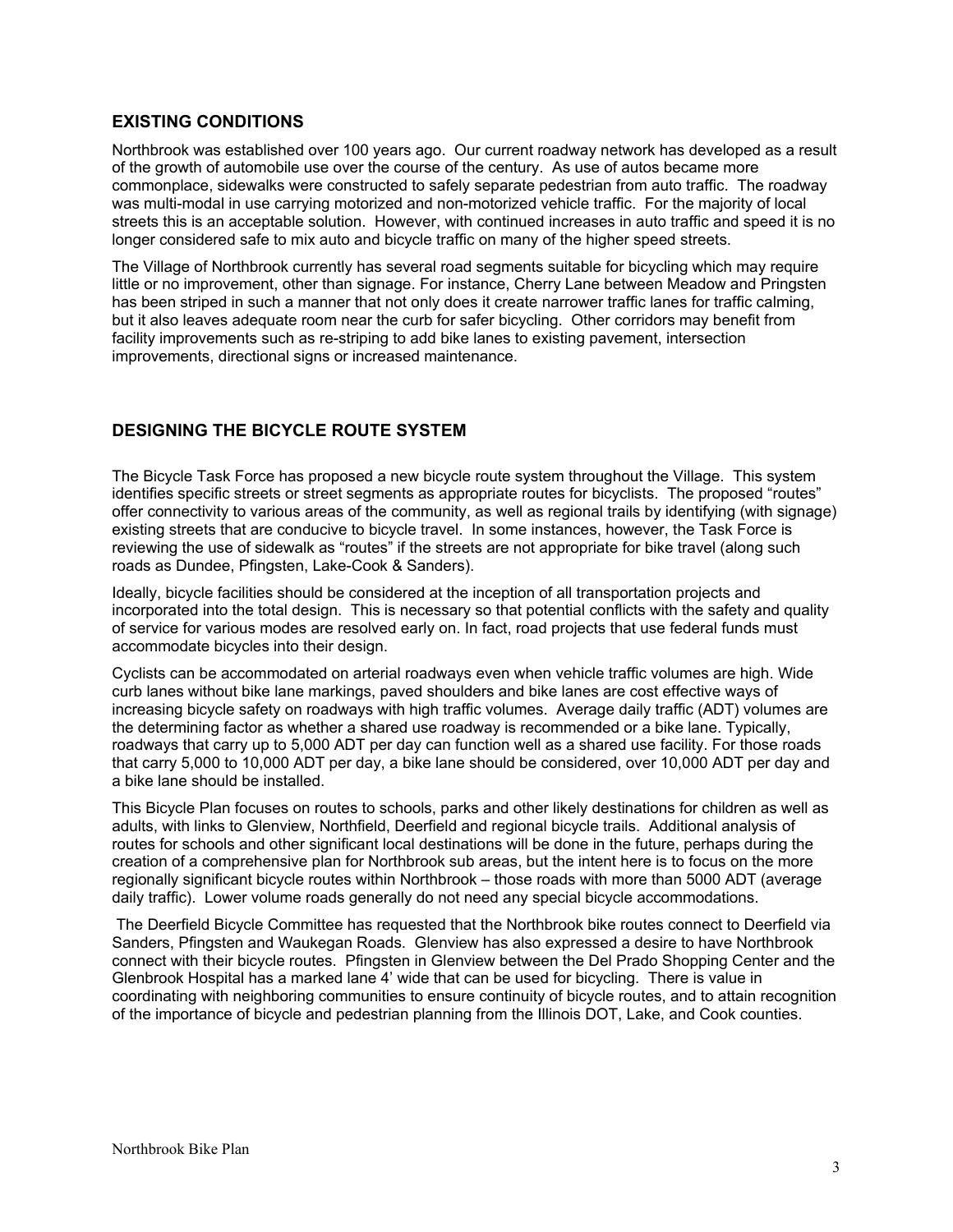#### **Bikeway System Definitions**

The Bike Plan uses the following terms and definitions.

- $\checkmark$  Bike Routes Utilize existing streets (or sidewalks when necessary) as a means for bicycle travel.
- $\checkmark$  Bike Lanes Refers to on-street pavement markings that identify a separate travel aisle for bicyclists.
- $\checkmark$  Bike Paths Separate paths (either paved or unpaved) designed for use by bicyclists.
- $\checkmark$  Shared Use/Multi-modal Paths: a pathway physically separated from motorized vehicular traffic by an open space or barrier and either located within the highway right of way or within an independent alignment. Pedestrians, skaters, wheelchair users, joggers, and other non-motorized users might also use shared-use paths.

There currently is some bicycle use of sidewalks but this could cause potential conflicts between bicyclists, pedestrians and baby strollers. It is also have additional conflict points with cars in driveways as well as on the road. Many driveways are hidden by bushes that block the view of bicyclists, and drivers are usually not accustomed to looking for people riding bicycles on the sidewalk. Bicyclists also tend to weave from sidewalk to road creating more possibility of accidents. The Bicycle Task Force generally does not recommend the use of sidewalks by bicyclists. Such "multi-use" sidewalks should only be recommended for sidewalks that are wide enough to accommodate both pedestrians and bicyclists, and where there are no mid-block driveways.

#### **NEEDS ASSESSMENT:**

The demand for facility improvements may significantly vary depending on the purpose the bicycle is used for. Bicyclists could be broadly categorized into three major groups, based on their typical usage:

- Youth cyclists needs: Many residents, kids included, use their bicycles for purely recreational reasons, and may typically bike to nearby parks, or perhaps bike to school. Young children would typically use sidewalks for biking. For this group, it is primarily important to identify any gaps in the sidewalk within a half mile of schools, and neighborhood parks. This is typically considered the standard "walkable" distance. The Engineering Dept. has prepared a "sidewalk gap" map which is used by the Safety Commission to prioritize the construction of sidewalks. Attached you will find the areas that have been identified for construction over the next 5 years. The Task Force feels that this group's needs are largely met with the "sidewalk gap" program. However, the Task Force will also study this program to identify any deficiencies since it does not address connectivity to other "traffic magnets" such as neighborhood parks.
- Bicycle as a primary mode of transportation: These are people who bike to work, or may park and ride a train, or to run errands. For this group, the Task Force has identifed several destination points, such as the train station, employment centers, shopping areas, and other popular destinations and recommendations specific roads segments leading to the destination that need to be modified.
- Bike as a sport: The serious bike enthusiasts in our community, need to be able to connect to major bike trails, to be able to network into trails in neighboring communities. The Task Force has identified several points of connection to regional trails, and consider the development of bike routes connecting to the regional trails of the highest priority. This would significantly expand the biking opportunities for the true bike enthusiasts.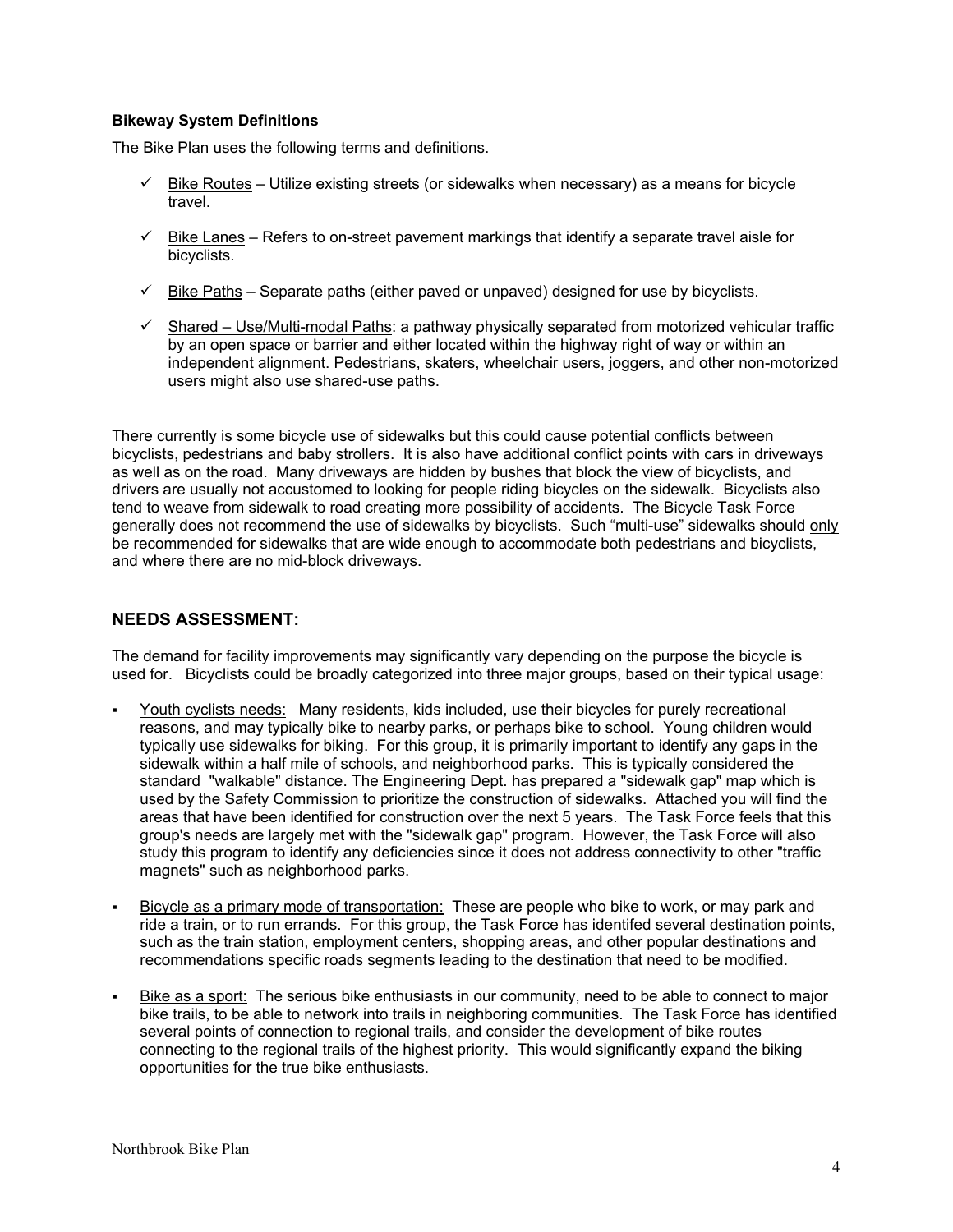Another approach for determining the need for improvement is by assessing the deficiencies based on whether they fulfilled local or regional needs:

#### **Local Bicycle Transportation Needs**

Several local and collector streets in Northbrook with low vehicle volume (e.g., 3000 Average Daily Traffic - ADT) and speeds (e.g., < 25 mph) are sufficient for bicycle operation on shared roadway with autos. In general, no special signs or designs are needed for bicycle traffic although some improvements may be identified as we proceed.

This Plan identifies several east-west and north-south bicycle routes that connect schools, parks and downtown activities including the library, shopping and Village Green. Because these are the primary trip destinations for kids and families, these routes deserve priority treatment to ensure safe bicycle travel. Also, some of these roads extend across the Village and if designed properly can provide bicycle access to destinations throughout and outside of the Village.

The Primary **East – West routes** for access to schools, parks, library and other downtown activities are along Cherry, Walters and Techny.

- 1. The Walters Avenue route would connect Wood Oaks Junior High and Park on the west edge of Northbrook, the Indian Ridge Center, downtown, St. Norbert's School, Meadowbrook School, Northbrook Junior High, and then could be extended along Lee and Grant across the Forest Preserve to East Northbrook. Downtown routes include all streets bordered by Cherry, Shermer, the River Walk, Walters, and Cedar including Meadow.
- 2. The Cherry Lane route starts in the west at Landwehr and runs near Shabonee Junior High, Grove School, Westmoor School, Greenbriar School, downtown and then links to the Walters bike route with connections to Meadowbrook, Northbrook Jr. High, and places East.
- 3. The Techny Road route would start from the area west of Sanders and connect the Stanley Field Jr. High, the YMCA and Meadowbrook Park. The extention of this route through the Techny area along Founder's Drive or along the river could provide the ideal connection to Glenview's proposed bike trails.

The Primary **North - South routes** would run along Sanders, Pfingsten, Western and Shermer.

- 1. The Western Avenue route would start at Greenwood Road near the Willowbrook School and Willow Park in Glenview, cross Willow Road and proceed to Glenbrook North High School, Wescott School, Westmoor School and to the Post Office on Dundee. In the future this route could be extended along the Milwaukee Railroad right-of-way to Deerbrook Shopping Center to Countryside, The Cove School, and to Northbrook Court.
- 2. The Pfingsten Road route would start at Glenbrook South High School and proceed to the Glenbrook Hospital, and Plaza Del Prado in Glenview and then to Countryside Montessori School, the YMCA, Northbrook Sports Complex, Grove School and Shabonee Jr. High, and perhaps extend north to Waukegan Road in Deerfield.
- 3. The Shermer Road route would extend from the southern end of the Village, past Maple and Glenbrook North High Schools to downtown and on to Dundee Road.
- 4. The Sanders Road route would extend north from Willow/Palatine Road, along Mission Hills Country Club on the to Wood Oaks Jr. High School, Sanders Court and eventually Ryerson Woods to connect to the Des Plaines River Bike Trail as well as Lincolnshire/Riverwoods Trail in the north.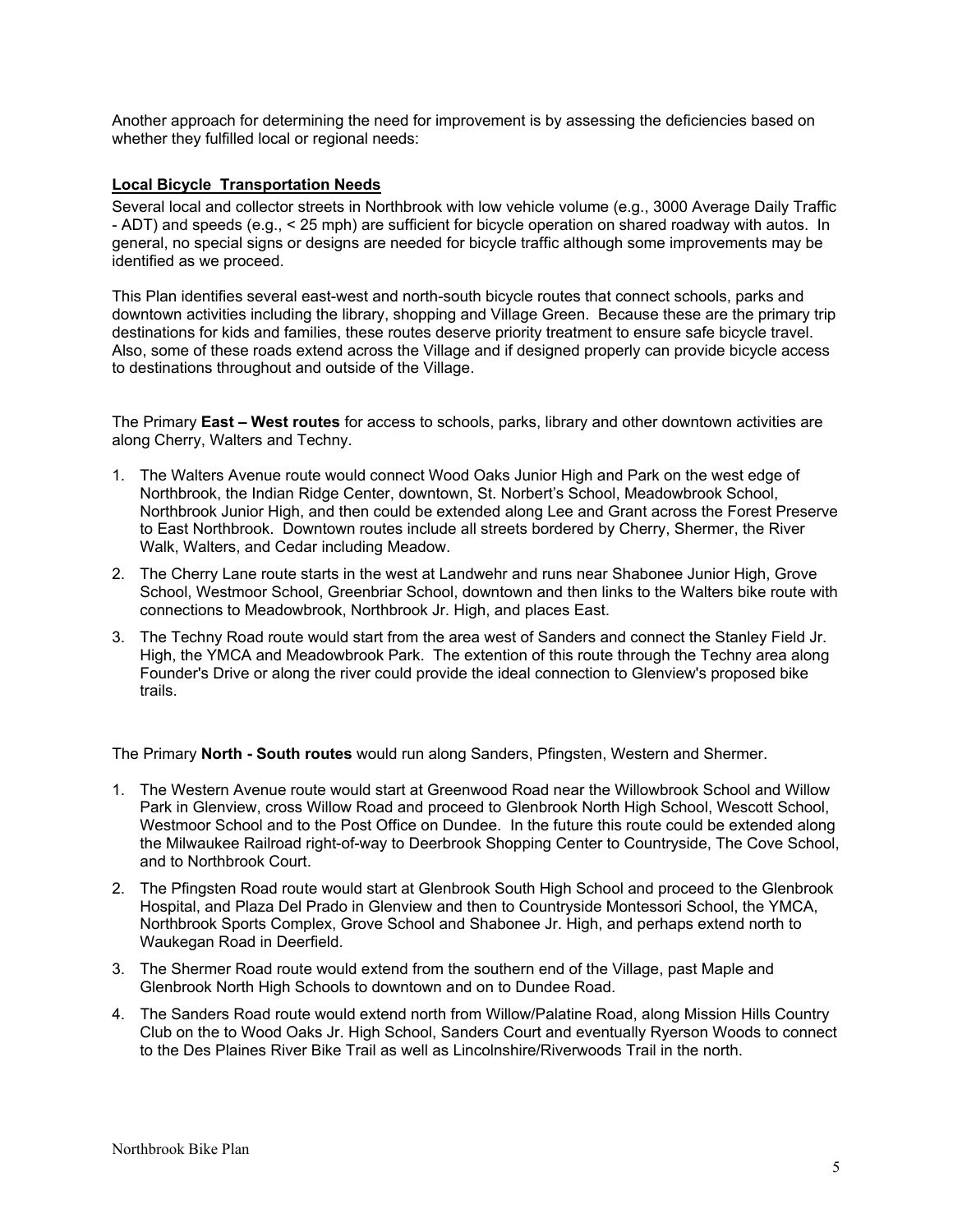Cherry and Walters (Pfingsten to Cedar) are currently striped so as to create narrower traffic lanes, leaving room for on-street parking as well as biking. Other Village streets that should be investigated for their ability to be striped for bicycles include:

- 1. Walters (Waukegan west to train tracks): access to Village Green, Meadowbrook, St Norbert's, Northbrook Jr. High and Meadowhill Park.
- 2. Meadow (Cherry to Shermer and Walters): access to downtown.
- 3. Cedar (Cherry to Walters): access to library, Village Hall
- 4. Shermer (Dundee to Waukegan to Willow): downtown, medical and dental offices, GBN, Maple, and Gateway to Glenview.
- 5. Pfingsten (Keystone to Highland): Sports Complex and Techny destinations.
- 6. Skokie Blvd (Lake Cook to Tower Road): shopping, employment and access to Botanic Gardens, Skokie Lagoons and North Branch Trail.

#### **Regional Bicycle Transportation Needs**

Some of the other primary arterials in Northbrook (e.g., Willow Road) have too much auto traffic (i.e., > 40,000 ADT) and high vehicle speeds (i.e., > 45 mph) to be safe for biking with current designs. It is critical to identify needs, and to reserve space for future separated bike or shared use paths. Where space for these proposed connections is not apparent, alternate routes need to be identified.



Routes identified for regional needs include:

- 1. North-south connection of Pfingsten from Glenview to Deerfield This will connect with Glenview's proposed bike routes to the south and Deerfield's to the north);
- 2. East west connection along Willow Road Specifically, between I-294 and Landwehr coordinate with IDOT.)
- 3. Dundee Road (East of Shermer to Skokie) to connect to Skokie Valley Trail, North Branch Trail, and Greenbay Trail.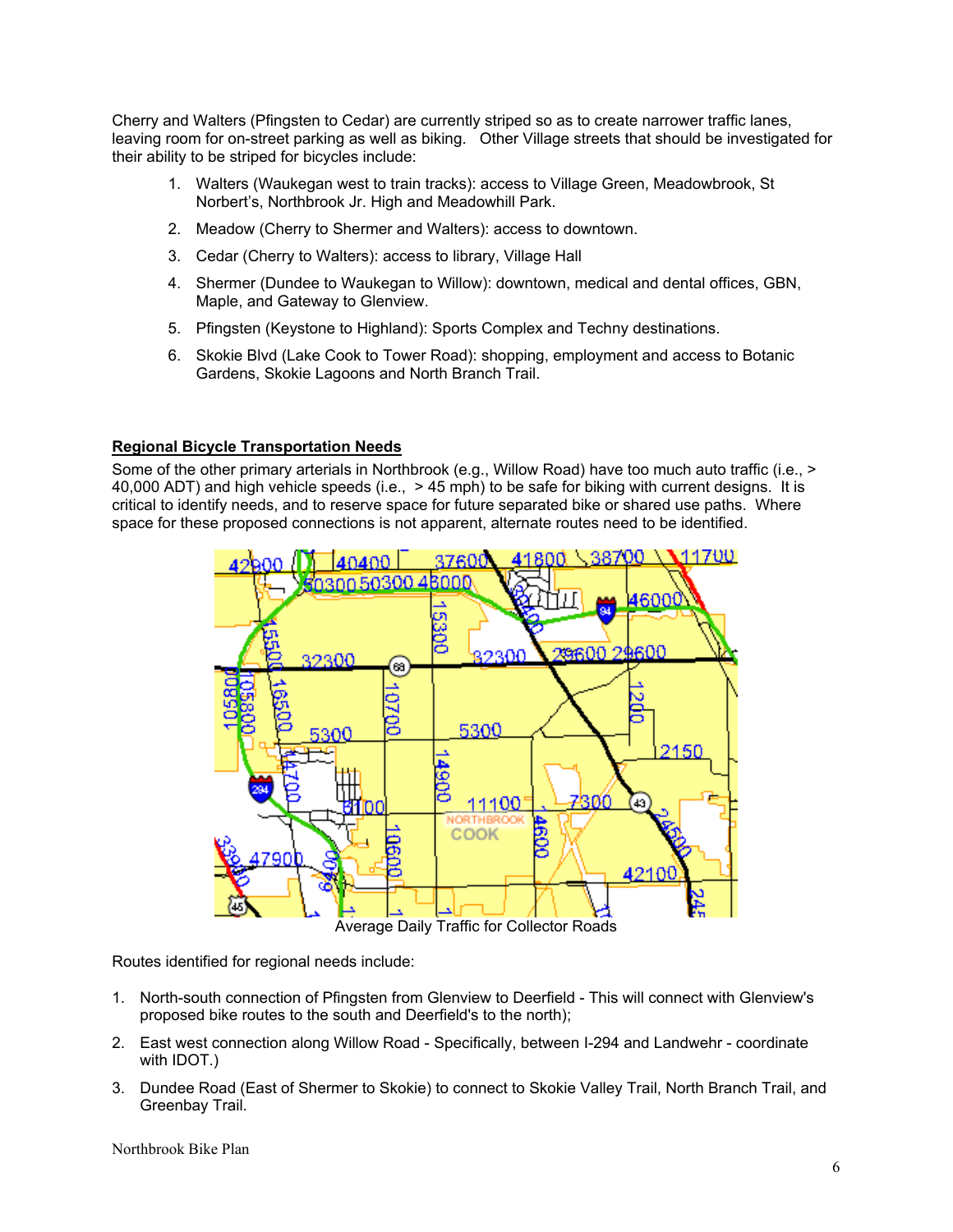- 4. Sanders going north from Dundee to connect to the Lincolnshire/Riverwoods trail system and going south to Techny for a potential connection to the Des Plaines River Trail.
- 5. Shermer Road south of Willow Road to connect to The Glen (Currently, several bicyclists use the sidewalks from Walters to Willow along Shermer.)
- 6. Connection along the entire length of Dundee On the east, across the Edens Expressway would link to the Botanic Gardens and the North Branch Bicycle Trail. This is a major attraction for families and adults. It requires re-engineering the Dundee - Skokie Blvd. Interchange and ramps to the Edens Expressway to better accommodate bicyclists and walkers. On the west end, it would connect to Wheeling.
- 7. Connections north from Dundee along the Northwestern RR or Commonwealth Edison right-of-way to Lake Cook Road with access to the North Branch Bicycle Trail and the Botanic Gardens.
- 8. Multi-use trails along the North Branch of the Chicago River both the Middle Fork and the West Fork.

#### **JURISDICTIONAL RESPONSIBILITY/ROAD OWNERSHIP:**

The implementation of any improvement rests on the entity that holds jurisdiction over the road segments identified above. Following provides information regarding **ownership of the proposed bike routes**:

#### **IDOT owned primary streets for bicycling**

- 1. Pfingsten (Lake Cook to Keystone): Grove, Shabonee, Sports Center, Gateway to Deerfield and Lake Cook Road.
- 2. Pfingsten south of Highland: Gateway to Glenview, the hospital and GBS High School
- 3. Shermer (Dundee to Waukegan): Gateway to the Botanic Gardens, Skokie Lagoons and the North Branch Trail.
- 4. Dundee Road (multi-use sidewalk from Shermer to Skokie Boulevard and across the Edens): Gateway to the Botanic Gardens, Skokie Lagoons and the North Branch Trail.
- 5. Waukegan (Lake Cook to Voltz): Gateway north to Deerbrook and Northbrook Court; access south to Meadowhill Park and Northbrook Jr. High
- 6. Willow Road: I-294 to Landwehr connection to Des Plaines River Trail.

#### **Cook County owned primary streets for bicycling**:

- 1. Walters (Pfingsten to Sanders Road): Wood Oaks Jr. High School, Lake Shermerville.
- 2. Sanders (Dundee to Techny): Des Plaines River Trail, Wood Oaks, Lake Shermerville, Gateway to Glenview, and Gateway to Deerfield.
- 3. Techny (Waukegan to Landwehr): Stanley Field Jr. High School, YMCA, GBN High School and Meadowhill Park.
- 4. Skokie Blvd (Dundee to Tower): Gateway to Northfield, Skokie Lagoons, North Branch Trail
- 5. Lake Cook (multi-use sidewalk from Waukegan to Skokie) Northbrook Court, Botanic Gardens
- 6. Landwehr (Dundee to Highland): Stanley Field Jr High, Gateway to Glenview
- 7. Lee (Dundee to Walters)
- 8. Sunset Ridge (Dundee to Voltz): Gateway to Northfield, North Branch Trail
- 9. Voltz (Sunset to Waukegan): Gateway to Northfield, North Branch Trail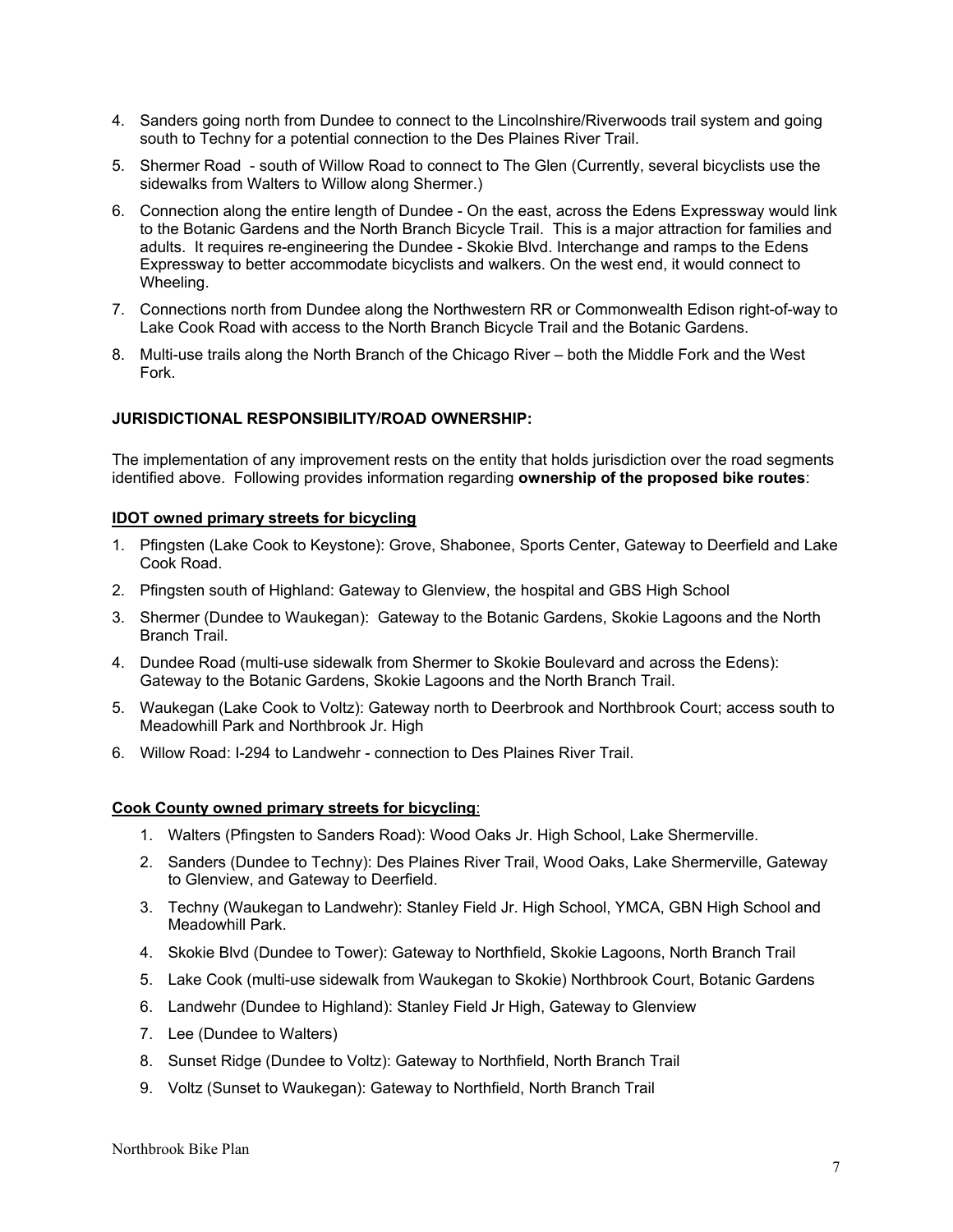10. Cook County Forest Preserve: Opportunities for trails.

The Village supports traffic calming and striping of these streets to improve the safety of bicyclists, pedestrians and motorists. We also request that the Board support efforts to extend the existing Northbrook Bikeway aligned next to the Chicago-Northwestern Railroad between Dundee and Voltz. This Bikeway should be extended north to connect to the Skokie Valley Bikeway at Lake-Cook, and south to Tower Road, Northfield and the North Branch Bike Trail.

Other recommendations made by the Bicycle Task Force include:

- **1. Installation of "Share the Road Signs":** Public Works has already installed these signs in the following locations:
	- Voltz, west bound near Sunset Ridge
	- Voltz, east bound just east of Woodlark
	- Grant, east bound just east of Lee
	- Walters, west bound just east of Waukegan
	- Shermer, southwest bound just west of Angle
	- Shermer, north bound near south edge of commuter lots
	- Walters, west bound between First and Cedar
	- Cherry, west bound near Walnut
	- Dundee, east bound near Fair
	- Western, south bound just south of Dundee
	- Shermer, north bound just south of Raymond
	- Western, north bound just north of Techny
	- Walters, east bound just east of Pfingsten
	- Cherry, east bound just east of Adirondack

Additional locations suggested:

- $\checkmark$  Meadow, south of Cherry; and
- $\checkmark$  On Lorenz Drive (Connects to Anetsberger)
- **2. Bicycle Racks:** To help promote bicycle planning within new developments in Northbrook, the Task Force has recommended that bicycle racks should be required as part of any new non-residential development or redevelopment.

The Task Force identified the following locations as in need of new or additional bicycle rack facilities:

- $\checkmark$  Village Green Center (i.e. Little Louie's, Baskin Robbins, etc.)
- $\checkmark$  Meadow Shopping Plaza (existing Sunset Foods, Walgreens, etc.)
- $\checkmark$  Northbrook Shopping Plaza (future Sunset Foods, Georgie V's, Post Office, etc.)
- $\checkmark$  Northbrook Train Station
- $\checkmark$  White Hen Pantry (Shermer Road)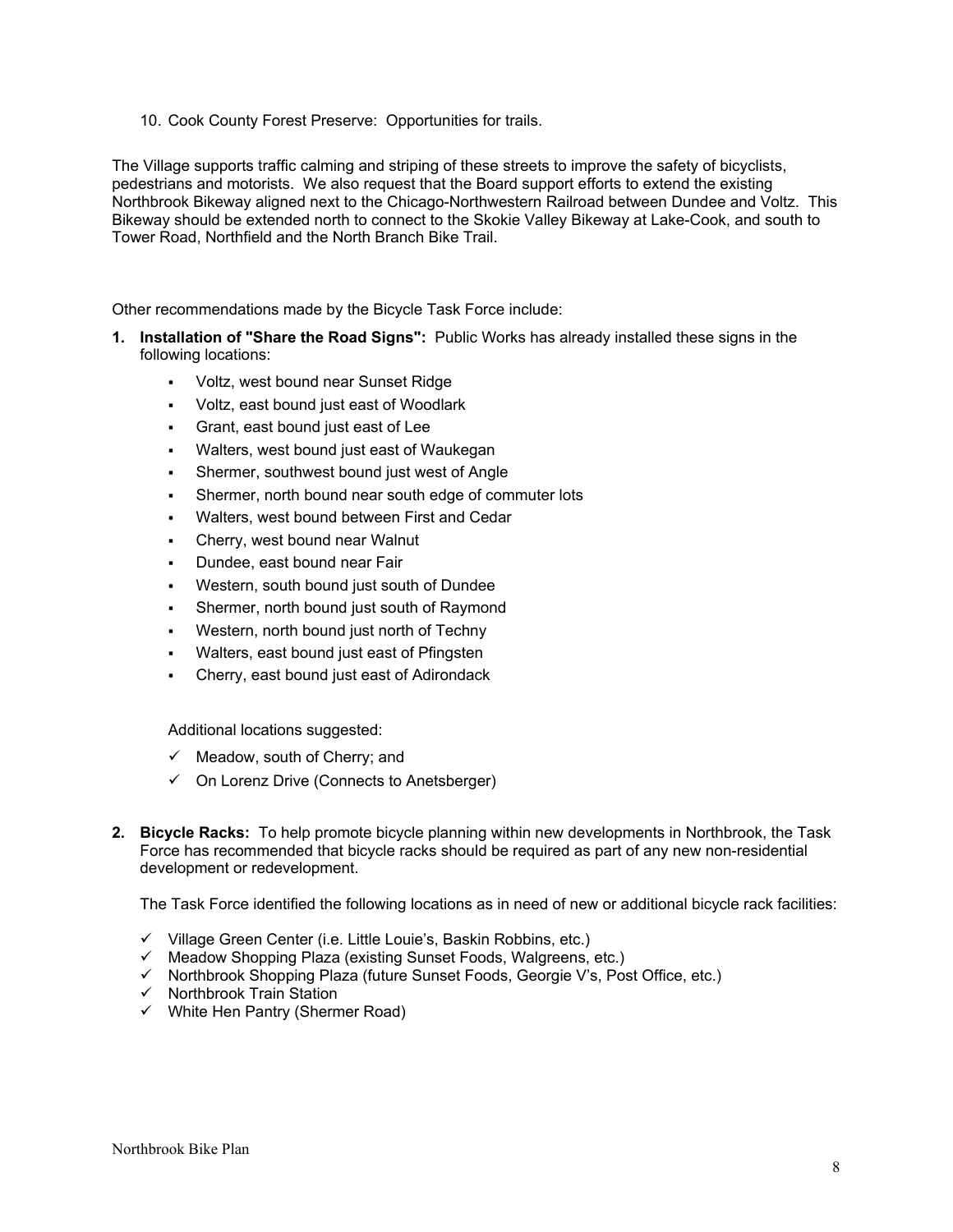#### **3. Education**

The Bicycle Task Force strongly recommends that the Village focus on specific efforts to educate the public as well as bicyclists about traffic laws related sharing the road. The Task Force suggests using the **Village Newsletter for articles** related to bike safety, bike routes, helmet usage, etc.

The Task Force also suggest that perhaps in the next or following year, the Village could consider using **"Share the road" logo for Vehicle stickers**. They also suggest publishing and distributing booklets related to bike routes, and other safety issues along with the vehicle stickers to increase awareness.

The Task Force endorses the idea of organizing a **"Bike to School Week",** which could kick-off at Earth Day next year. This will require coordination with Schools and other organizations as well.

#### **4. Engineering**

The Task Force recommends that the Bike Route Map be reviewed by various Village Departments and Commissions to determine the specific strategy for each road segment identified on the Bike Route Map. Aside from designating and signing routes and making capital improvements that provide for bike lanes or wide shoulders, other engineering considerations that provide safe conditions for bicycling need attention, including installation of bicycle-friendly catch basins.

#### **5. Enforcement and Encouragement**

The Bicycle Task Force hopes to encourage more bicycle safety training. The Northbrook Police Community Relations Department does provide safety training and "Bicycle Rodeos" but only when requested. They have been averaging 4 to 5 times a year for cub scouts, boy and girl scouts. These training programs are usually held at schools where the scouts have usage agreements. Schools seldom, if ever, request bicycle training themselves because of limited time during the school day, conflicts between students bringing bicycles to school vs. their normal modes of transportation to school (e.g., bus, car pool, parent drop-off), and potential issues with liability. The Police Dept has offered to work with the Bicycle Task Force to present more bicycle training and to help set up a walk/bike to school day.

#### **Regional Efforts**

- ¾ *Glenview:*. While Glenview does not have a bike plan, the Village is working on the Techny Trail, along the railroad right-of-way that could connect with Northbrook
- ¾ *Deerfield:* The Village of Deerfield formed a Bicycle Path Task Force in October 2000. The Task force presented preliminary recommendations to the Deerfield Board of Trustees (which were ultimately approved) that primarily dealt with modifications to their Zoning Code and Comprehensive Plan with regards to new developments. In addition to their preliminary suggestions the Task Force has just recently forwarded some more detailed recommendations to the Deerfield Board of Trustees for review. These recommendations address issues such as infrastructure improvements, maps & signage, and bicycle education.
- ¾ *Northfield:* The Northfied Park District has indicated that some preliminary suggestions were recently made to the Village of Northfield with regards to the construction of a new trail that would extend north from Willow Road along the railroad/Com-Ed R-O-W, ultimately connecting with Northbrook's existing bike path (which basically runs from Happ Road to Dundee Road). This proposal ran into some neighborhood opposition and funding issues and was ultimately tabled by Northfield's Board of Trustees.
- ¾ *Evanston:* The City and its consultants are currently working on their bike plan. Numerous opportunities exist for connections to Evanston, including Grant Street, Central Park, East Prairie,